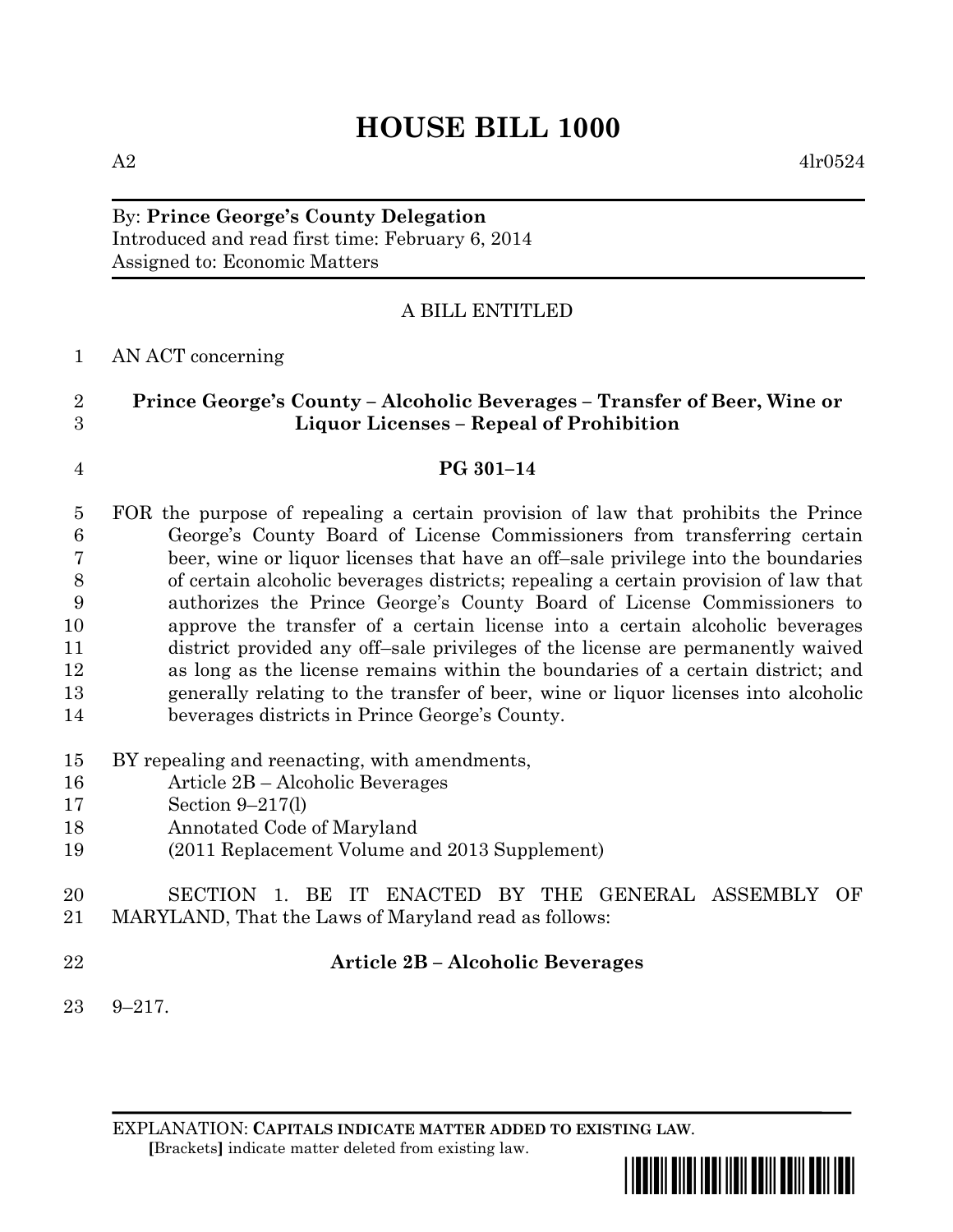#### **HOUSE BILL 1000**

 (l) (1) The Board of License Commissioners may not issue any new beer, wine or liquor licenses that have an off–sale privilege within**[**, or transfer any additional beer, wine or liquor licenses that have an off–sale privilege into**]** the boundaries of the 21st (that part located within the county), 22nd, 23rd, 24th, 25th, 26th, 27th (that part located within the county), or 47th alcoholic beverages district as follows:

 (i) The 21st alcoholic beverages district at all times shall be coterminous with the Prince George's County part of the 21st legislative district. As ordered by the Maryland Court of Appeals on June 21, 2002, the Prince George's County part of the 21st alcoholic beverages district consists of:

11 1. Prince George's County election district 1; 12 2. Prince George's County election district 10, precincts 1 through 5, 9, 12, and 13; 3. Prince George's County election district 21, precincts 1, 2, 4, 14, 15, and 17; 4. That part of Prince George's County election district 21, precinct 5 consisting of census tract 8073.05, block 1014; and 18 5. That part of Prince George's County election district 21, precinct 10 consisting of the following census tracts and blocks: A. Census tract 8067.03, blocks 1010, 1011, and 1014; B. Census tract 8069.00, blocks 1000 through 1019 and 3000 through 3021; C. Census tract 8070.00, blocks 1000 through 1025; and D. Census tract 8074.08, blocks 4015 and 4016; (ii) The 22nd alcoholic beverages district at all times shall be coterminous with the 22nd legislative district in Prince George's County. As ordered by the Maryland Court of Appeals on June 21, 2002, the 22nd alcoholic beverages district consists of: 1. Prince George's County election district 19; 2. Prince George's County election district 2, precincts 6 and 10; 3. Prince George's County election district 14, precinct 8;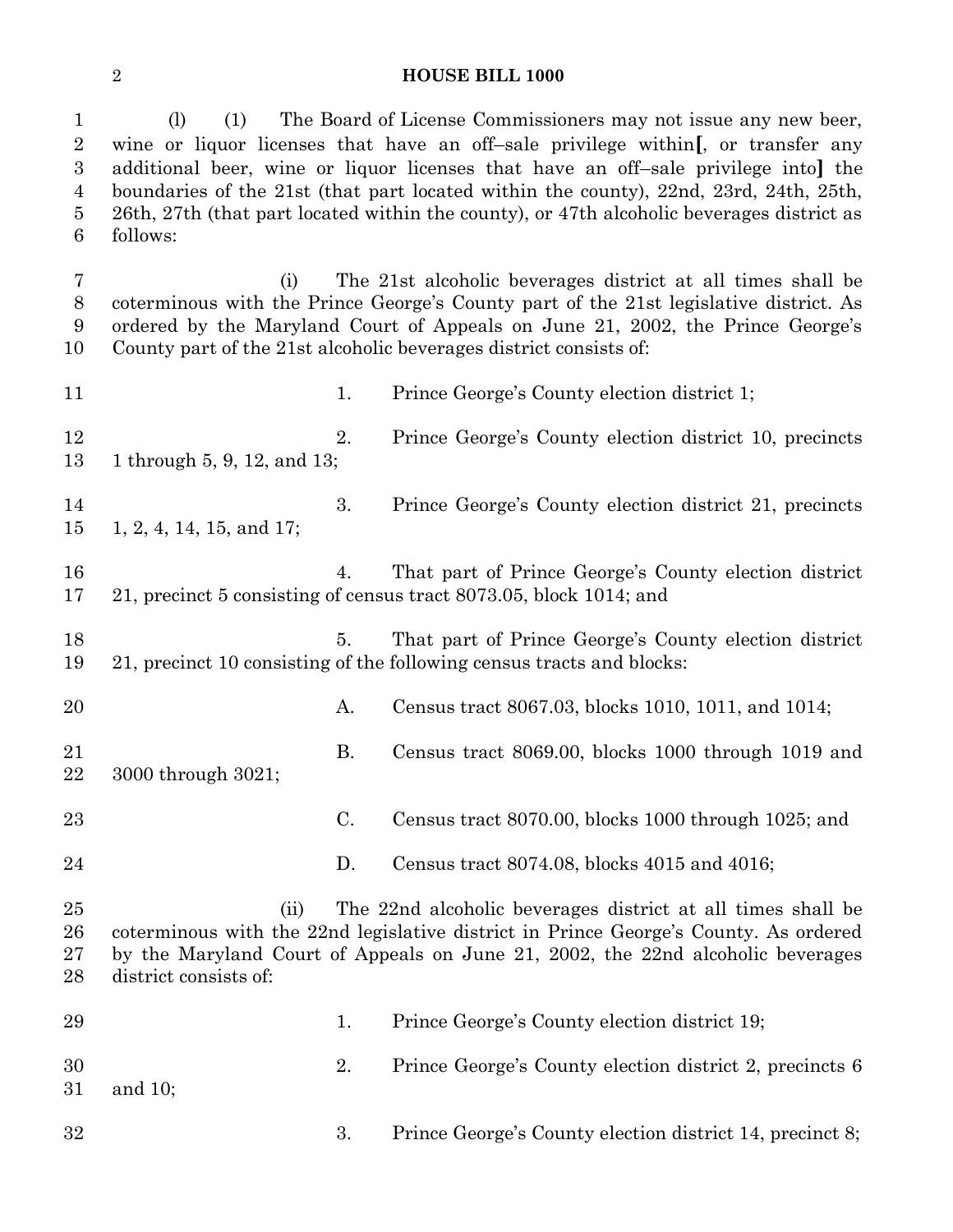# **HOUSE BILL 1000** 3

| $\mathbf{1}$<br>$\overline{2}$     | 2 through $5$ ;                              | 4.        | Prince George's County election district 16, precincts                                                                                                 |
|------------------------------------|----------------------------------------------|-----------|--------------------------------------------------------------------------------------------------------------------------------------------------------|
| $\boldsymbol{3}$<br>$\overline{4}$ | 9 and 12;                                    | 5.        | Prince George's County election district 17, precincts                                                                                                 |
| $\overline{5}$<br>$\,6\,$          | $1, 2, 6, 7,$ and $11;$                      | 6.        | Prince George's County election district 20, precincts                                                                                                 |
| 7<br>$8\,$                         | 3, 6 through 9, 11 through 13, and 16;       | 7.        | Prince George's County election district 21, precincts                                                                                                 |
| 9<br>10                            |                                              | 8.        | That part of Prince George's County election district<br>2, precinct 5 consisting of the following census tracts and blocks:                           |
| 11<br>12                           | through $2007$ , and $3000$ through $3015$ ; | A.        | Census tract 8039.00, blocks 1000 through 1013, 2000                                                                                                   |
| 13                                 |                                              | В.        | Census tract 8040.01, blocks 2001 and 2002; and                                                                                                        |
| 14<br>15                           | through $2002$ , and $2004$ ;                | C.        | Census tract 8040.02, blocks 1003, 1010,<br>2000                                                                                                       |
| 16<br>17                           |                                              | 9.        | That part of Prince George's County election district<br>2, precinct 8 consisting of census tract 8063.00, block 2016;                                 |
| 18<br>19                           |                                              | 10.       | That part of Prince George's County election district<br>16, precinct 1 consisting of the following census tracts and blocks:                          |
| 20                                 |                                              | А.        | Census tract 8040.02, blocks 2049 and 2995;                                                                                                            |
| 21<br>22                           |                                              | В.        | Census tract 8063.00, blocks 1000, 1012 through<br>1035, 1996 through 1999, 2001, 2003 through 2015, and 2997 through 2999; and                        |
| 23<br>24                           | through 3015, 3996, and 3997; and            | C.        | Census tract 8065.01, blocks 2996, 2997,<br>3011                                                                                                       |
| 25<br>26                           |                                              | 11.       | That part of Prince George's County election district<br>21, precinct 10 consisting of the following census tracts and blocks:                         |
| 27                                 |                                              | A.        | Census tract 8067.03, block 1001; and                                                                                                                  |
| 28                                 |                                              | <b>B.</b> | Census tract 8074.08, block 4014;                                                                                                                      |
| 29<br>30                           | (iii)                                        |           | The 23rd alcoholic beverages district at all times shall be<br>coterminous with the 23rd legislative district in Prince George's County. As ordered by |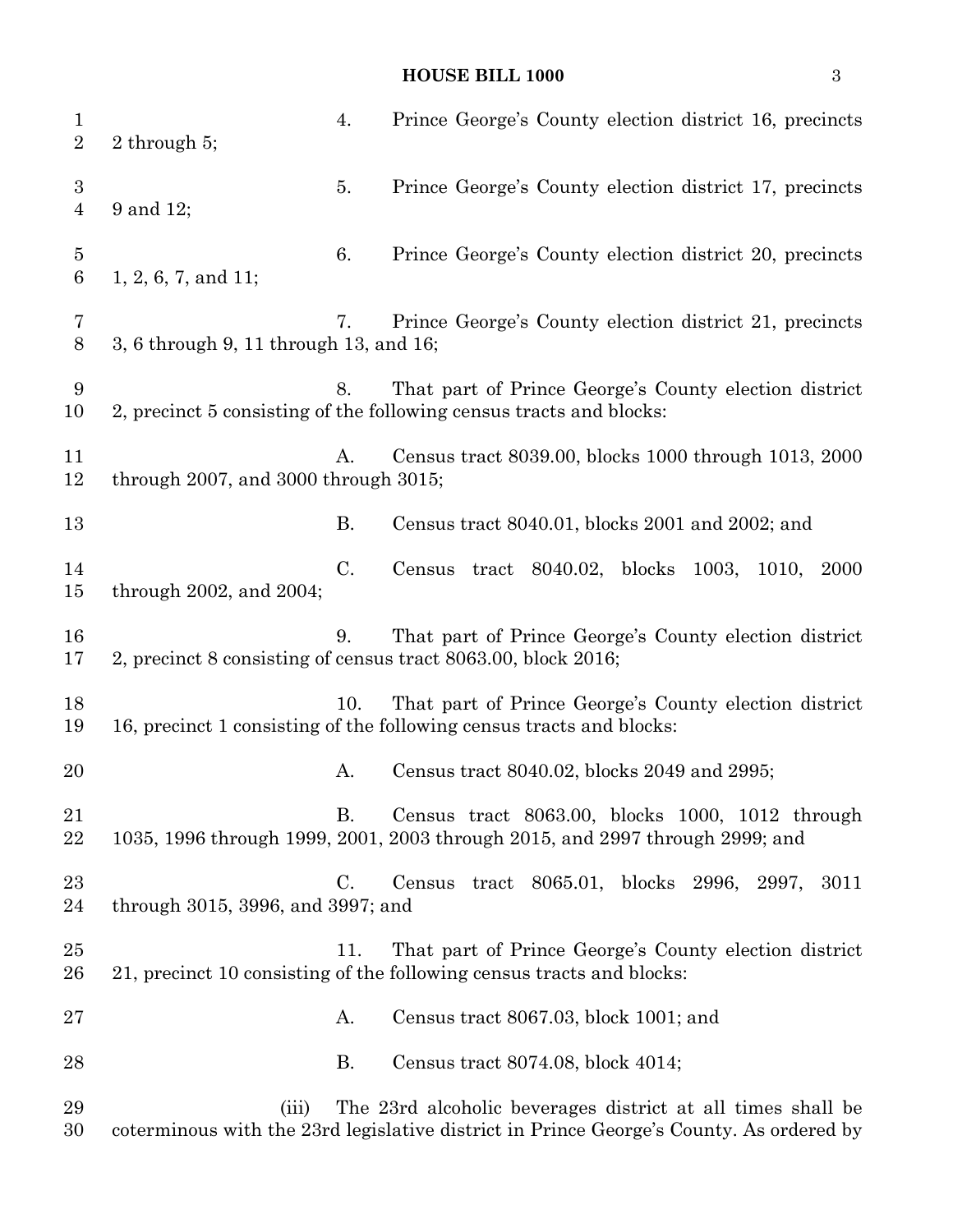# **HOUSE BILL 1000**

| 1<br>$\overline{2}$          | consists of:                              |             | the Maryland Court of Appeals on June 21, 2002, the 23rd alcoholic beverages district                                                                                                                                                                                                                                      |
|------------------------------|-------------------------------------------|-------------|----------------------------------------------------------------------------------------------------------------------------------------------------------------------------------------------------------------------------------------------------------------------------------------------------------------------------|
| $\boldsymbol{3}$             |                                           | 1.          | Delegate district 23A (two member delegate district):                                                                                                                                                                                                                                                                      |
| 4<br>5                       | through $5$ ;                             | A.          | Prince George's County election district 7, precincts 1                                                                                                                                                                                                                                                                    |
| $6\phantom{.}6$<br>7         | 6 through 8, 10, and 11;                  | В.          | Prince George's County election district 10, precincts                                                                                                                                                                                                                                                                     |
| 8<br>9                       | 1 through 7, 9, and 10;                   | $C_{\cdot}$ | Prince George's County election district 14, precincts                                                                                                                                                                                                                                                                     |
| 10<br>11                     | 9 and 10; and                             | D.          | Prince George's County election district 20, precincts                                                                                                                                                                                                                                                                     |
| 12<br>13<br>14<br>15<br>16   | through 2010; and                         | Е.          | That part of Prince George's County election district<br>20, precinct 5 consisting of census tract 8004.08, blocks 2013, 2020, 2021, and 2022;<br>census tract 8036.07, blocks 3009 through 3011; and census tract 8036.08, blocks 1000<br>through 1002, 1005 through 1009, 1011 through 1015, 2000 through 2006, and 2008 |
| 17<br>18                     | district:                                 | 2.          | district 23B<br>member<br>Delegate<br>(single)<br>delegate                                                                                                                                                                                                                                                                 |
| 19<br>20                     | and 3; and                                | A.          | Prince George's County election district 3, precincts 2                                                                                                                                                                                                                                                                    |
| 21<br>22                     | through 11;                               | <b>B.</b>   | Prince George's County election district 7, precincts 6                                                                                                                                                                                                                                                                    |
| $23\,$<br>24<br>$25\,$<br>26 | (iv)<br>consists of:                      |             | The 24th alcoholic beverages district at all times shall be<br>coterminous with the 24th legislative district in Prince George's County. As ordered by<br>the Maryland Court of Appeals on June 21, 2002, the 24th alcoholic beverages district                                                                            |
| 27<br>28                     | 6, 9, 12, 15, and 19;                     | 1.          | Prince George's County election district 6, precincts 3,                                                                                                                                                                                                                                                                   |
| 29<br>30                     | $1, 3, 5, 7, 8, 10,$ and $14$ through 17; | 2.          | Prince George's County election district 13, precincts                                                                                                                                                                                                                                                                     |
| 31<br>$32\,$                 | 1 through 4 and 7 through 11;             | 3.          | Prince George's County election district 18, precincts                                                                                                                                                                                                                                                                     |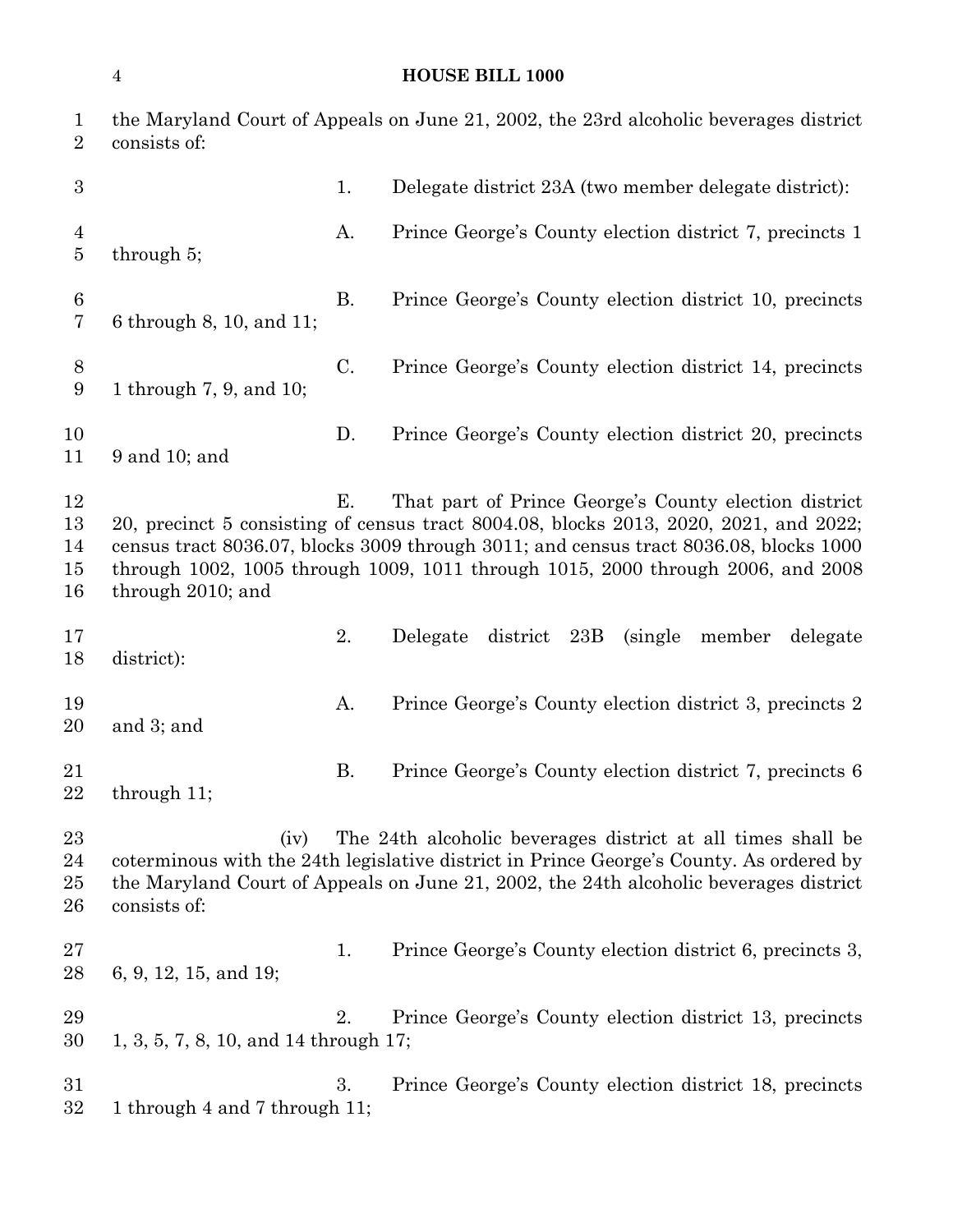# **HOUSE BILL 1000** 5

| $\mathbf{1}$<br>$\overline{2}$     | $4$ and $8$ ;                                   | 4.        | Prince George's County election district 20, precincts                                                                                                                                                                                          |
|------------------------------------|-------------------------------------------------|-----------|-------------------------------------------------------------------------------------------------------------------------------------------------------------------------------------------------------------------------------------------------|
| $\boldsymbol{3}$<br>$\overline{4}$ |                                                 | 5.        | That part of Prince George's County election district<br>18, precinct 5 consisting of the following census tracts and blocks:                                                                                                                   |
| $\bf 5$<br>$\,6\,$                 |                                                 | А.        | Census tract 8031.00, blocks 1003 through 1015,<br>1021, 1022, 1024 through 1029, and 2000 through 2017; and                                                                                                                                    |
| 7                                  |                                                 | <b>B.</b> | Census tract 8033.00, blocks 3006 and 3008; and                                                                                                                                                                                                 |
| $8\,$<br>9                         |                                                 | 6.        | That part of Prince George's County election district<br>18, precinct 6 consisting of census tract 8028.04, blocks 4005 and 4006;                                                                                                               |
| 10<br>11<br>12<br>13               | (v)<br>consists of:                             |           | The 25th alcoholic beverages district at all times shall be<br>coterminous with the 25th legislative district in Prince George's County. As ordered by<br>the Maryland Court of Appeals on June 21, 2002, the 25th alcoholic beverages district |
| 14                                 |                                                 | 1.        | Prince George's County election district 3, precinct 4;                                                                                                                                                                                         |
| 15<br>16                           | 4, 5, 7, 10, 11, 14, 16, 18, and 20 through 23; | 2.        | Prince George's County election district 6, precincts 1,                                                                                                                                                                                        |
| 17                                 |                                                 | 3.        | Prince George's County election district 7, precinct 12;                                                                                                                                                                                        |
| 18<br>19                           | 3, 10, and 11;                                  | 4.        | Prince George's County election district 9, precincts 1,                                                                                                                                                                                        |
| 20<br>21                           | 4, 6, 9, and 11 through 13;                     | 5.        | Prince George's County election district 13, precincts                                                                                                                                                                                          |
| 22<br>23                           | and                                             | 6.        | Prince George's County election district 15, precinct 2;                                                                                                                                                                                        |
| 24<br>25<br>26                     |                                                 | 7.        | That part of Prince George's County election district<br>18, precinct 6 consisting of census tract 8028.04, blocks 1006 through 1009, 2000<br>through 2003, 3000 through 3021, 4000, and 4002 through 4004;                                     |
| 27<br>28<br>29<br>30               | (vi)<br>consists of:                            |           | The 26th alcoholic beverages district at all times shall be<br>coterminous with the 26th legislative district in Prince George's County. As ordered by<br>the Maryland Court of Appeals on June 21, 2002, the 26th alcoholic beverages district |
| 31                                 |                                                 | 1.        | Prince George's County election district 12;                                                                                                                                                                                                    |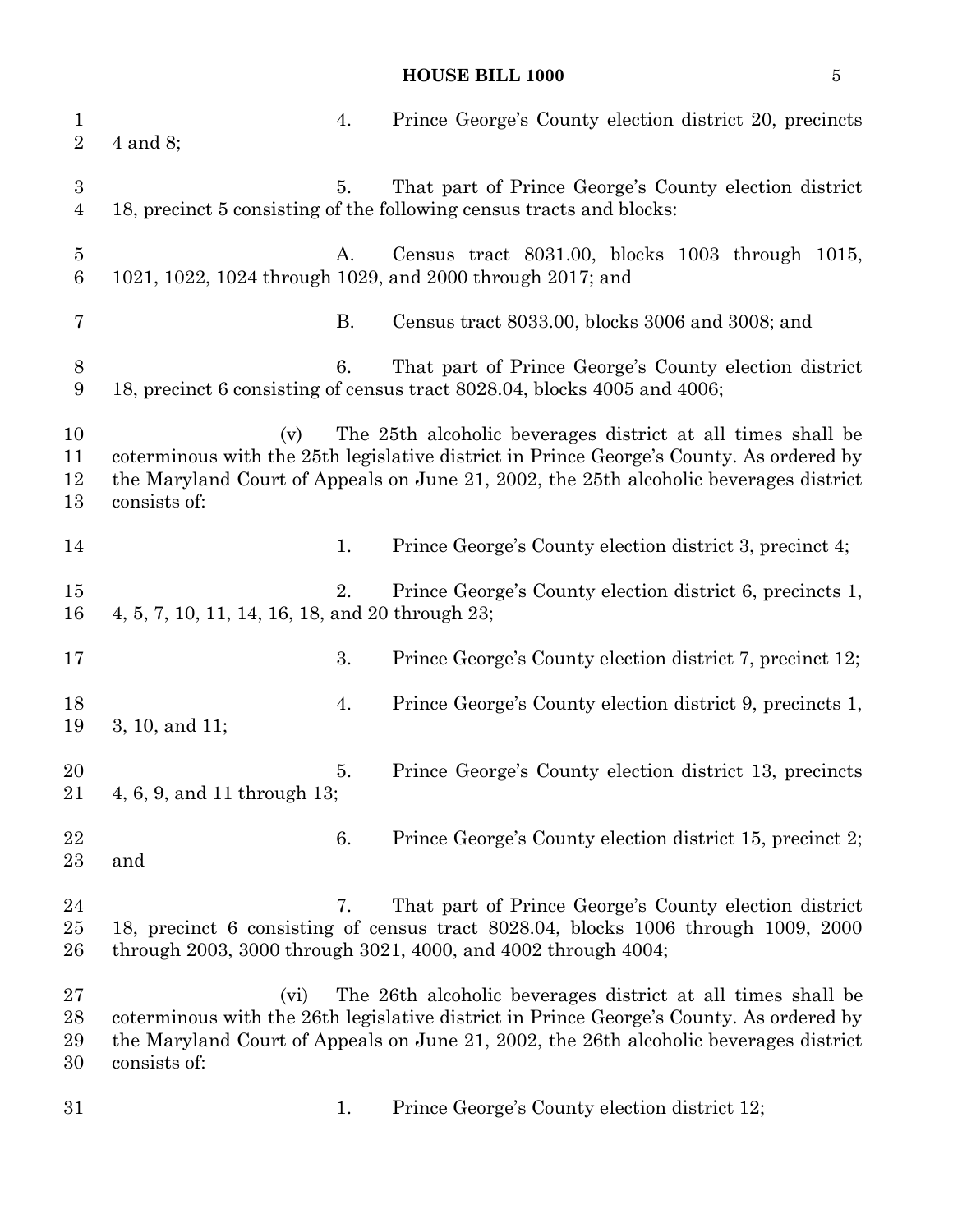|                                          | $\,6\,$                                             |    | <b>HOUSE BILL 1000</b>                                                                                                                                                                                                                                                                                                           |
|------------------------------------------|-----------------------------------------------------|----|----------------------------------------------------------------------------------------------------------------------------------------------------------------------------------------------------------------------------------------------------------------------------------------------------------------------------------|
| $\mathbf{1}$<br>$\overline{2}$           | 3, and $5$ through 7;                               | 2. | Prince George's County election district 5, precincts 2,                                                                                                                                                                                                                                                                         |
| $\sqrt{3}$<br>$\overline{4}$             | 8, 13, and 17; and                                  | 3. | Prince George's County election district 6, precincts 2,                                                                                                                                                                                                                                                                         |
| $\overline{5}$<br>$\,6\,$                | and $5$ ;                                           | 4. | Prince George's County election district 9, precincts 2                                                                                                                                                                                                                                                                          |
| $\overline{7}$<br>$8\,$<br>9<br>10<br>11 | (vii)<br>member delegate district) and consists of: |    | The 27th alcoholic beverages district at all times shall be<br>coterminous with the Prince George's County part of the 27th legislative district. As<br>ordered by the Maryland Court of Appeals on June 21, 2002, the Prince George's<br>County part of the 21st alcoholic beverages district was in delegate district 27A (two |
| 12                                       |                                                     | 1. | Prince George's County election districts 4, 8, and 11;                                                                                                                                                                                                                                                                          |
| 13                                       |                                                     | 2. | Prince George's County election district 3, precinct 1;                                                                                                                                                                                                                                                                          |
| 14<br>15                                 | $4$ , and $8$ ;                                     | 3. | Prince George's County election district 5, precincts 1,                                                                                                                                                                                                                                                                         |
| 16<br>17                                 | and 6 through 9; and                                | 4. | Prince George's County election district 9, precincts 4                                                                                                                                                                                                                                                                          |
| 18<br>19                                 | $1, 3,$ and $4$ ; and                               | 5. | Prince George's County election district 15, precincts                                                                                                                                                                                                                                                                           |
| 20<br>21<br>22<br>23                     | (viii)<br>consists of:                              |    | The 47th alcoholic beverages district at all times shall be<br>coterminous with the 47th legislative district in Prince George's County. As ordered by<br>the Maryland Court of Appeals on June 21, 2002, the 47th alcoholic beverages district                                                                                  |
| 24<br>25                                 | through $4, 7,$ and $9$ ;                           | 1. | Prince George's County election district 2, precincts 1                                                                                                                                                                                                                                                                          |
| 26                                       |                                                     | 2. | Prince George's County election district 13, precinct 2;                                                                                                                                                                                                                                                                         |
| 27<br>28                                 | 1 through 8, 10, 11, 13, and 14;                    | 3. | Prince George's County election district 17, precincts                                                                                                                                                                                                                                                                           |
| 29                                       |                                                     | 4. | Prince George's County election district 20, precinct 3;                                                                                                                                                                                                                                                                         |
| 30<br>31                                 |                                                     | 5. | That part of Prince George's County election district<br>2, precinct 5 consisting of the following census tracts and blocks:                                                                                                                                                                                                     |
| 32                                       |                                                     | A. | Census tract 8040.01, block 2000; and                                                                                                                                                                                                                                                                                            |